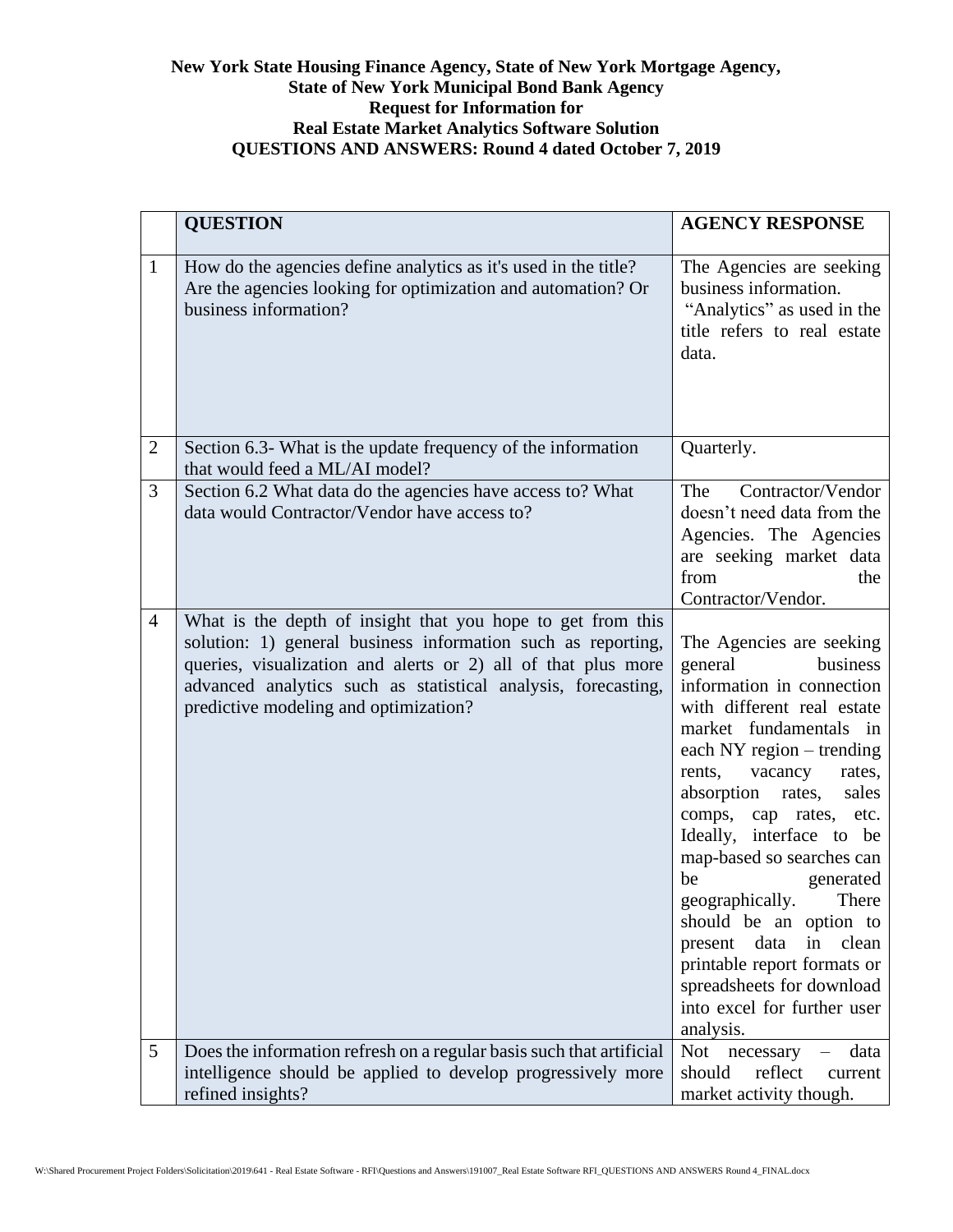| 6 | Does the agency have access to all of the data sets it expects to<br>be leveraged in the final solution?                                                                                     | No, expecting the data to<br>be provided by the<br>vendor.                                                                                                                                                                                        |
|---|----------------------------------------------------------------------------------------------------------------------------------------------------------------------------------------------|---------------------------------------------------------------------------------------------------------------------------------------------------------------------------------------------------------------------------------------------------|
| 7 | Does the agency expect that the selected vendor will partner with<br>the appropriate partner vendor(s) to obtain any additional data<br>sets necessary to address the described use case(s)? | The Agencies are<br>not<br>opposed to having<br><sub>a</sub><br>with<br>vendor<br>partner<br>another vendor to deliver<br>the best product. However,<br>the Agencies are seeking<br>one seamless web-based<br>platform provided by one<br>vendor. |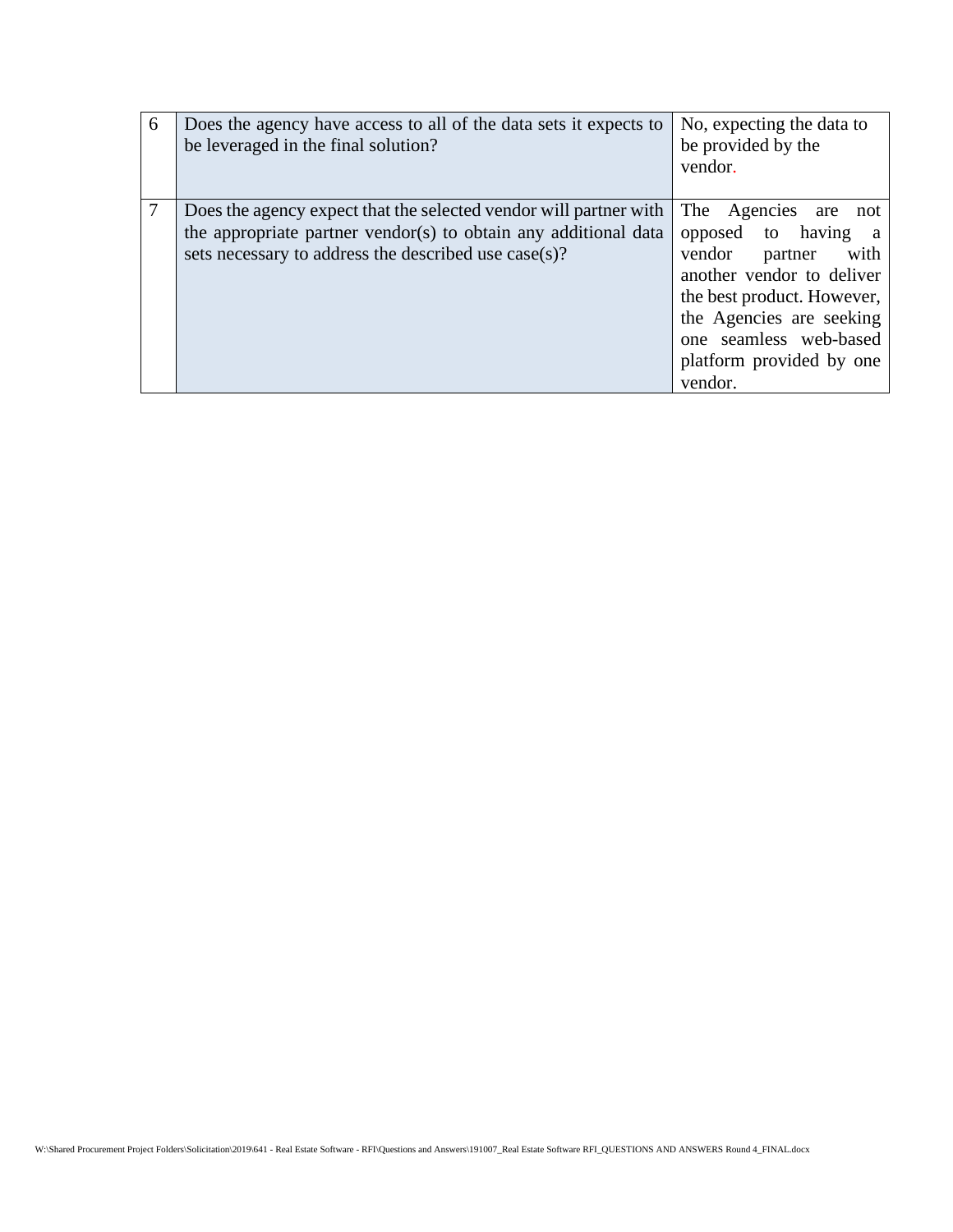## **New York State Housing Finance Agency, State of New York Mortgage Agency, State of New York Municipal Bond Bank Agency Request for Information for Real Estate Market Analytics Software Solution QUESTIONS AND ANSWERS: Round 3 dated September 30, 2019**

|                | <b>QUESTION</b>                                                                                                                                                                                         | <b>AGENCY</b><br><b>RESPONSE</b>                                                                                                                                                                                                                                                                         |
|----------------|---------------------------------------------------------------------------------------------------------------------------------------------------------------------------------------------------------|----------------------------------------------------------------------------------------------------------------------------------------------------------------------------------------------------------------------------------------------------------------------------------------------------------|
| $\mathbf{1}$   | Are there currently any existing IT systems in place performing<br>functions along the lines of the RFI requirements?                                                                                   | There are no current or<br>existing IT systems in<br>place.                                                                                                                                                                                                                                              |
| $\overline{2}$ | What database and mapping software, if any, does the Agency<br>currently subscribe to?                                                                                                                  | We are generally using<br>ArcGIS; although we<br>use open source too.                                                                                                                                                                                                                                    |
| 3              | Does the agency have in-house IT resources capable of<br>developing customizable software products for a custom built<br>tool, or is the Agency specifically looking for an off-the-shelf<br>product/s? | We are seeking a web-<br>based COTS product.                                                                                                                                                                                                                                                             |
| $\overline{4}$ | Are there any specific requirements related to cyber security<br>(e.g., on premise solution vs. cloud, etc.).                                                                                           | Requirements,<br>while<br>applicable in a RFP<br>process,<br>are<br>not<br>applicable in this RFI<br>process. The purpose<br>of the RFI is to gain<br>knowledge<br>regarding<br>full<br>range<br>the<br>of<br>potential options and<br>strategies<br>currently<br>available<br>in<br>the<br>marketplace. |
| 5              | What is the Agency's timing for procurement of a selected<br>technology?                                                                                                                                | "Timing,"<br>while<br>applicable in a RFP<br>process,<br>are<br>not<br>applicable in this RFI<br>process.                                                                                                                                                                                                |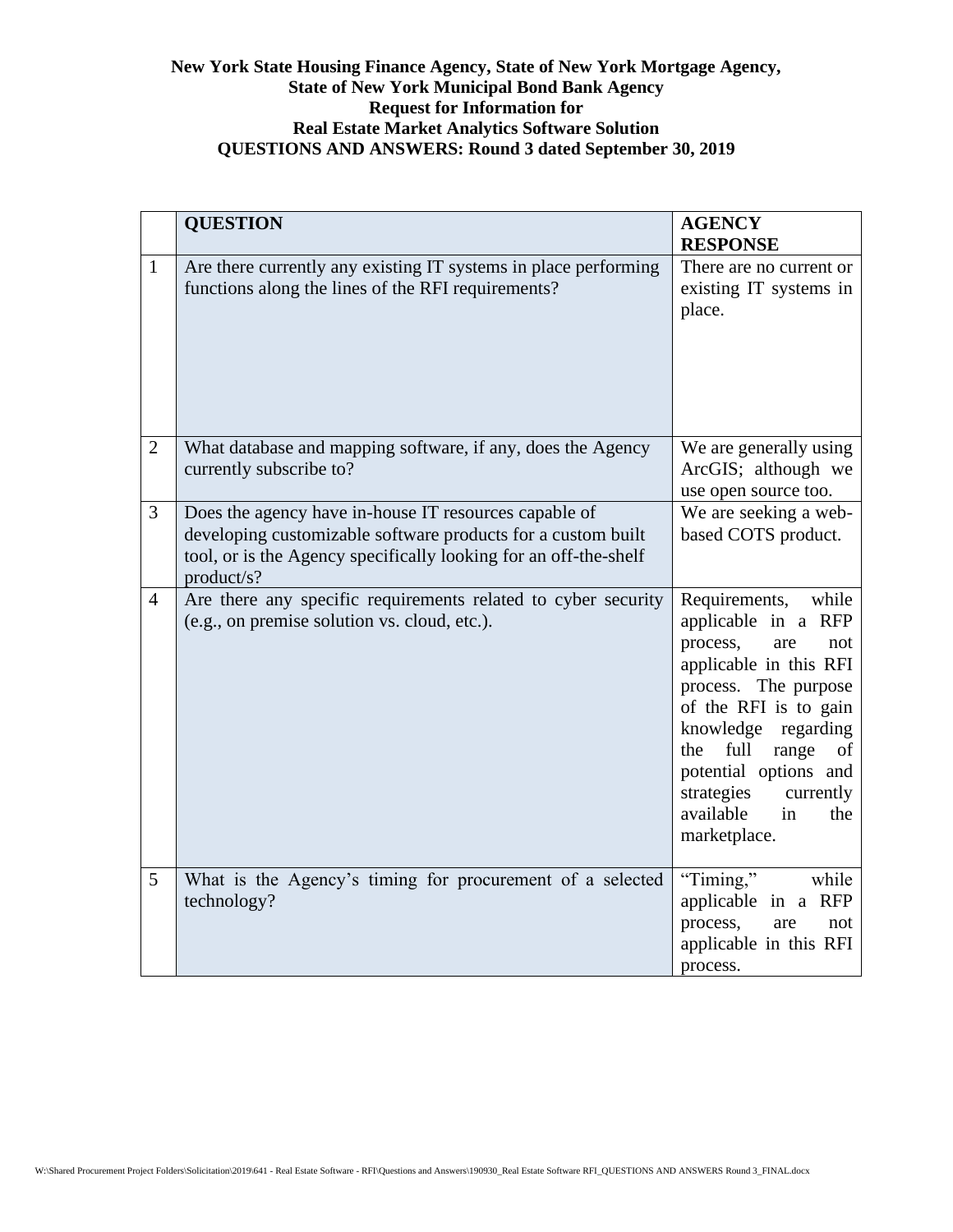## **New York State Housing Finance Agency, State of New York Mortgage Agency, State of New York Municipal Bond Bank Agency Request for Information for Real Estate Market Analytics Software Solution QUESTIONS AND ANSWERS: Round 2 dated September 27, 2019**

|                | <b>QUESTION</b>                                                                                                                                                                                                                                                                                                                                                                                                                                                 | <b>AGENCY</b><br><b>RESPONSE</b>                                                                   |
|----------------|-----------------------------------------------------------------------------------------------------------------------------------------------------------------------------------------------------------------------------------------------------------------------------------------------------------------------------------------------------------------------------------------------------------------------------------------------------------------|----------------------------------------------------------------------------------------------------|
| $\mathbf{1}$   | I saw in a Q&A addendum that a few of the New York<br>Housing/Finance Agencies anticipate releasing potential<br>solicitations for the Real Estate Market Analytics Software<br>Solution in the first half of 2020. Is this the same timeframe as<br>your Agency is anticipating for a solicitation release?<br>(https://hcr.ny.gov/system/files/documents/2019/09/RFI%20-<br>%20Real%20Estate%20Software%20QA%20Round%201.pdf)<br>Reference: Questions 7 and 8 | Yes.                                                                                               |
| 2              | What is the estimated cost of the Real Estate Market Analytics<br>Software Solution project?                                                                                                                                                                                                                                                                                                                                                                    | For purposes of<br>this RFI process,<br>questions relating<br>cost are<br>to<br>not<br>applicable. |
| 3              | Has the Department allocated funding for the Real Estate<br>Market Analytics Software Solution yet? If so, through which<br>source (budget, CIP, state/federal grant, etc.)                                                                                                                                                                                                                                                                                     | For purposes of<br>this RFI process,<br>questions relating<br>to funding are not<br>applicable.    |
| $\overline{4}$ | How is the Department currently meeting this need?                                                                                                                                                                                                                                                                                                                                                                                                              | specific<br>Deal<br>analysis<br>market<br>and appraisal.                                           |
| 5              | Which vendor provides the incumbent Real Estate Market<br><b>Analytics Software Solution?</b>                                                                                                                                                                                                                                                                                                                                                                   | The Agencies do<br>not have a software<br>solution in place at<br>this time.                       |
| 6              | Would it be possible to name the three greatest challenges the<br>Department is having with their current solution?                                                                                                                                                                                                                                                                                                                                             | Not applicable to<br>this RFI process.                                                             |
| 7              | Who is the technical contact and/or project manager for the Real<br><b>Estate Market Analytics Software Solution?</b>                                                                                                                                                                                                                                                                                                                                           | Not applicable to<br>this RFI process.                                                             |
| 8              | Which operating platform does the Department currently use?                                                                                                                                                                                                                                                                                                                                                                                                     | Not applicable to<br>this RFI process.                                                             |
| 9              | Which operating platform is desired for the Real Estate Market<br><b>Analytics Software Solution?</b>                                                                                                                                                                                                                                                                                                                                                           | Microsoft<br>Windows.                                                                              |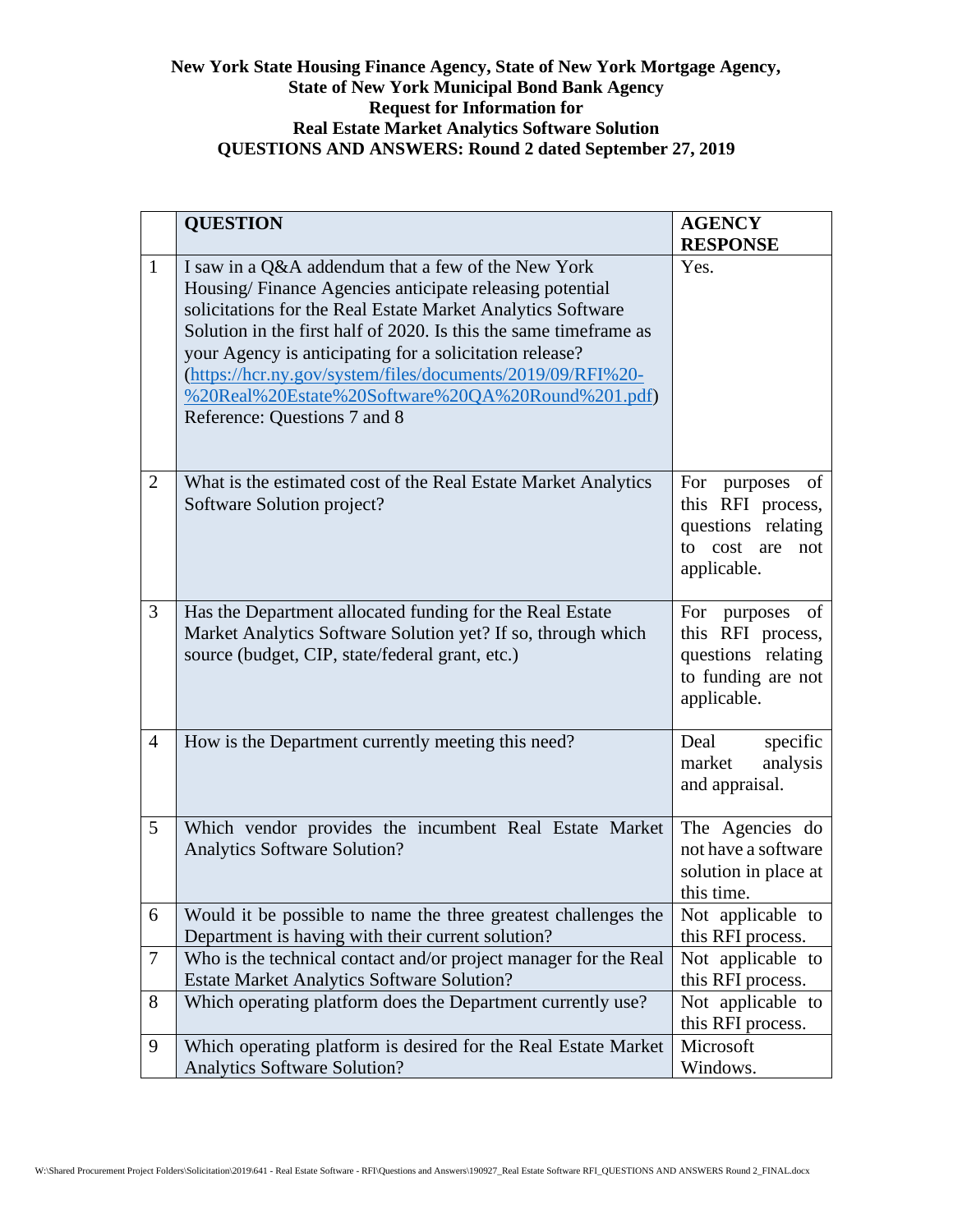| 10              | Which other systems will have to integrate/interface with the | <b>RFI</b><br>Unknown.    |
|-----------------|---------------------------------------------------------------|---------------------------|
|                 | Real Estate Market Analytics Software Solution, and will the  | respondents<br>can        |
|                 | State provide incumbent vendors for each system?              | what<br>share<br>the      |
|                 |                                                               | capabilities, if any,     |
|                 |                                                               | are available.            |
| 11              | Can the Department elaborate on any additional drivers behind | No.                       |
|                 | this acquisition that may not be addressed in the RFI?        |                           |
| 12 <sup>1</sup> | What is the number of users anticipated for the Real Estate   | <b>RFI</b> should address |
|                 | <b>Market Analytics Software Solution?</b>                    | needs from $5 - 30$       |
|                 |                                                               | people.                   |
| 13              | Have you had any external assistance preparing this RFI?      | Not applicable to         |
|                 |                                                               | this RFI process.         |